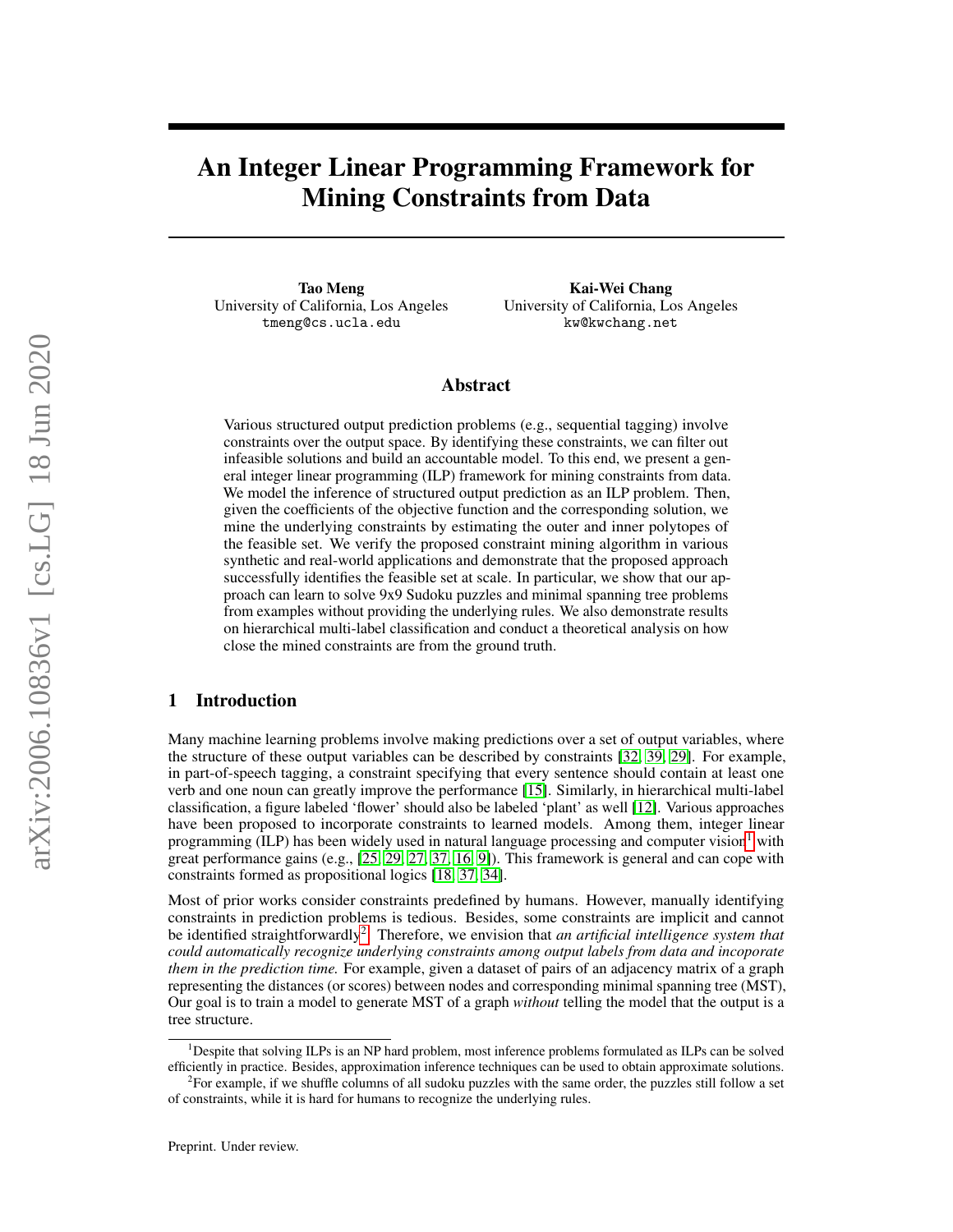Specifically, given a family of candidate constraints as well as some training samples, we look for a subset of constraints that are satisfied by all training samples. The success in this problem has a great potential, however there are limited prior works except some methods extending the basic Valiant's algorithm [\[41\]](#page-9-7), such as inductive logic programming [\[28,](#page-9-8) [35\]](#page-9-9) and constraint learning [\[2,](#page-8-5) [3,](#page-8-6) [4\]](#page-8-7). Most of them use logic clauses to formulate the constraints and solve the satisfiability problem. However, it is unclear how to incorporate them with learning models.

In this paper, inspired by the great success of ILP in constrained structure predictions, we propose a novel ILP framework to formulate the constraint learning. In particular, we estimate the feasible set defined by the constraints and explore three techniques: 1) mining inequality constraints to form a superset of the feasible set by constructing an outer polytope based on seen data; 2) mining equality constraints by dimension reduction of the superset; and 3) latent variable method to deal with complex constraints or leverage prior knowledge. We also propose an algorithm to induce the subset of the feasible set to help evaluate the quality of the constraints.

We evaluate the proposed framework on three tasks: MST, Sudoku, and hierarchical multi-label classification. The first two tasks demonstrate that our framework is able to mine complex structures and deal with large label space. For example, in Sudoku, our model can perfectly learn the underlying rules and achieve 100% accuracy. We then incorporate the proposed approach with a learned base model on hierarchical multi-label classification to demonstrate its practical usage. Our framework helps model learn the structure in label space and improve the performance by over 10% compared with the baseline. Finally, we conduct a comprehensive analysis on MST. We verify the constraints learned by our approaches by comparing the corresponding feasible set with the ground truth. We also give a theoretical estimation on the feasible set size and compare it with the empirical results.<sup>[3](#page-1-0)</sup>

## <span id="page-1-2"></span>2 Related Work

Constraints Formulated by Integer Linear Programming ILP is widely used in formulating constrained inference in machine learning tasks, including semantic role labeling [\[31\]](#page-9-10), entity-relation extraction [\[38\]](#page-9-11), sentence compression [\[10\]](#page-8-8), dependency parsing [\[24\]](#page-9-12), multi-lingual transfer [\[27\]](#page-9-4), corefernece resolution [\[7\]](#page-8-9), and reducing bias amplification [\[44\]](#page-9-13). These works use pre-defined constraints to formulate ILPs. In contrast, we aim to mine the constraints from data under the ILP framework.

Mining Constraints From Data [\[33\]](#page-9-14) summarizes the milestones in constraint mining. Learning logical rules from data can be traced back to the Valiant's algorithm [\[41\]](#page-9-7) that mines the hard constraints formulated as k−CNF. Inductive logic programming [\[28,](#page-9-8) [35\]](#page-9-9), as an extension of Valiant's Algorithm, is aiming to deal with general first-order logic. It has been used in both real world [\[5\]](#page-8-10) and mathematical applications  $[11]$ . Constraint learning  $[2, 3, 4]$  $[2, 3, 4]$  $[2, 3, 4]$  $[2, 3, 4]$  $[2, 3, 4]$  combine these two approaches together. Besides, several efforts have been put on relaxing logical constraints such as soft constraint learning [\[36\]](#page-9-15). [\[43\]](#page-9-16) use semidefinite programming (SDP) [\[42\]](#page-9-17) to relax the maxSAT problem and cooperate with deep learning. Another way to relax the logical constraints is to relax the Boolean variables to be continuous variables [\[23,](#page-9-18) [22\]](#page-9-19), or continuous random variables like probabilistic soft logic [\[19,](#page-8-12) [1,](#page-8-13) [13\]](#page-8-14). Most of the previous works use logics to represent the constraints. In contrast, we design an ILP framework and use linear form to formulate the constraints. This allows us directly incorporate constraints with inference in structured output prediction.

# <span id="page-1-3"></span>3 Mining Constraints with Integer Linear Programming

We first review the ILP framework. We then introduce the proposed approaches to estimating the outer and inner polytopes of the feasible set as well as techniques to improve the capacity of the framework to capture complex constraints. ILP is a linear optimization problem with linear constraints and the values of variables are restricted to integers. Formally, the ILP problem can be formulated as

<span id="page-1-1"></span>
$$
\max_{\mathbf{y} \in \mathbb{Z}^d} \quad \mathbf{w} \cdot \mathbf{y} \qquad s.t. \quad A\mathbf{y} \le \mathbf{b}, \tag{1}
$$

<span id="page-1-0"></span><sup>&</sup>lt;sup>3</sup>The source code and data will be released upon acceptance.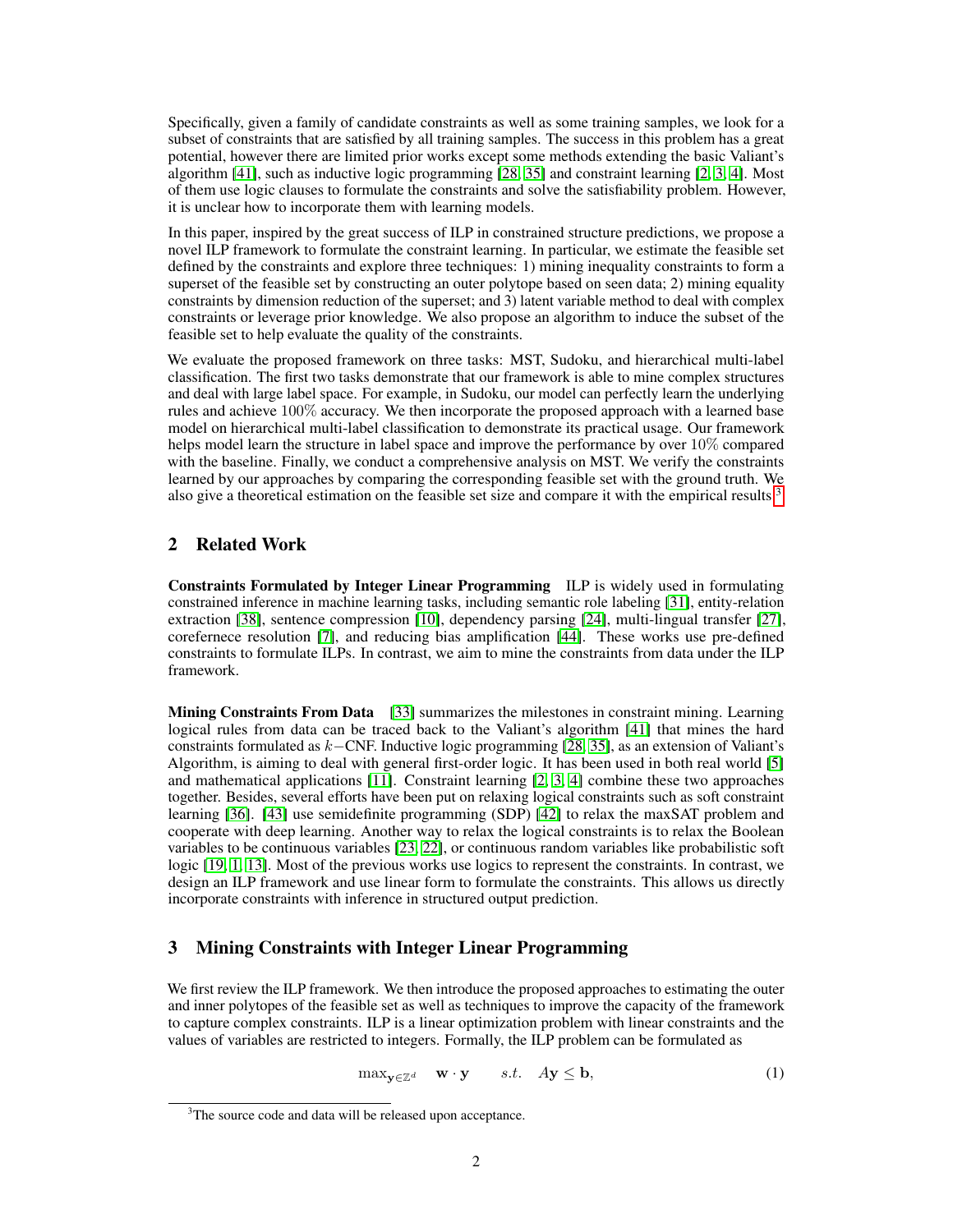<span id="page-2-0"></span>

Figure 1: The pentagons in Fig. [1a](#page-2-0) and [1b](#page-2-0) show the outer and the inner polytopes of 5 training samples  $\{w_i, y_i\}_{i=1}^5$  (see Sec. [3.1\)](#page-2-1). We also show  $w_i$  as the normal vector of the outer line. Fig. [1c](#page-2-0) shows an example that the  $S_Q$  is in 3-dimension space and the  $S_I$  is 2-dimensional due an equality constraint ( $S_D$ : feasible set of the equality constraint). In this case, the intersection of  $S_D$  and  $S_O$  is the new outer polytope (See Sec. [3.2\)](#page-3-0).

where  $w \in \mathbb{R}^d$  is the coefficients of the objective function (a.k.a weights) and y is an integer vector that encodes the output label.<sup>[4](#page-2-2)</sup> The matrix  $\vec{A}$  and vector **b** specify the constraints. We use  $S^*$  to denote the feasible set defined by the constraints.Various structure prediction probelms can be written into the ILP formulation. For example, dependency parsing can be formulated as finding the maximum spanning tree in a directed graph [\[26\]](#page-9-20), where each node represents a word and the edge  $w_{ij}$  represents how likely the word i is the dependent of the word j predicted by a model.  $y = \{y_{ij}\}\,$ ,  $y_{ij} \in \{0, 1\}$ is the indicator of the edges in the resulting tree. The objective in Eq. [\(1\)](#page-1-1) then can be interpreted as the total score of edges in  $v$ , and the constraints restrict  $v$  to be a tree [\[24\]](#page-9-12).

Assume we have observed a set of objective-solution pairs  $\{(\mathbf{w}^{(i)}, \mathbf{y}^{(i)})\}_{i=1}^k$  that satisfy constraints defined by  $(A, b)$ . Our goal is to identify the underlying feasible set  $S^*$ . For example, in MST, giving a set of weights  $w^{(i)}$  (adjacency matrix) with the corresponding optimal solution  $y^{(i)}$ , our algorithm requires to figure out the feasible set  $S^*$  that y should be in tree structure.

In the following, we introduce algorithms to estimate the feasible set for mining the underlying constraints. These constraints define an superset of the feasible set. We also design an algorithm to get the subset of the feasible set to help evaluate the estimation.

#### <span id="page-2-1"></span>3.1 Mining Inequality Constraints

In the following, we discuss how to estimate the underlying feasible set  $S^*$  associated with inequality constraints. Our approach finds a convex hall  $S<sub>O</sub>$  defined by a set of learned inequality constraints that is an outer polytope (i.e., superset) of the feasible set  $S^*$ . We also purpose a method to get an inner polytope  $S_I$  that is a subset of  $S^*$  and use the gap between the  $S_O$  and  $S_i$  to estimate the quality of approximation. We denote  $S_I^{(i)}$  $I_I^{(i)}$ ,  $S_O^{(i)}$  as the inner and outer polytopes after considering i samples.

Assume that we already know part of the constraints  $A'$ ,  $b'$ . We initialize the outer polytope as  $S_{O}^{(0)} = \{ \mathbf{y} \in \mathbb{Z}^d \mid A' \mathbf{y} \leq \mathbf{b'} \}$  (if A', b' are empty,  $S_{O}^{(0)} = \mathbb{Z}^d$ ). For every training sample  $(w^{(i)}, y^{(i)})$ , we consider adding the following constraint to the outer polytope

<span id="page-2-4"></span><span id="page-2-3"></span>
$$
\mathbf{w}^{(i)} \cdot \mathbf{y} \le \mathbf{w}^{(i)} \cdot \mathbf{y}^{(i)}.\tag{2}
$$

Since  $y^{(i)}$  is the optimal solution under weight  $w^{(i)}$ , all the points in the feasible set must sit in the half-space defined by Eq. [\(2\)](#page-2-3), otherwise  $y^{(i)}$  is not the optimal solution. We have  $S_Q^{(i)} = \{y \in$  $S_O^{(0)} | \mathbf{w}^{(j)} \cdot \mathbf{y} \le \mathbf{w}^{(j)} \cdot \mathbf{y}^{(j)}, j = 1, 2, ..., i$ , and  $S^* \subseteq S_O = S_O^{(k)} \subseteq \cdots \subseteq S_O^{(1)} \subseteq S_O^{(0)}$ .

In test time, we are requested to do inference with unseen query weight  $w^{(q)}$ . Since all constraints in  $S_O$  are linear, we solve the following ILP problem

$$
\max_{\mathbf{y} \in \mathbb{Z}^d} \mathbf{w}^{(q)} \cdot \mathbf{y} \text{ s.t. } \begin{bmatrix} A'^T & \mathbf{w}^{(1)} & \dots & \mathbf{w}^{(k)} \end{bmatrix}^T \mathbf{y} \leq \begin{bmatrix} \mathbf{b}'^T & \mathbf{w}^{(1)} \cdot \mathbf{y}^{(1)} & \dots & \mathbf{w}^{(k)} \cdot \mathbf{y}^{(k)} \end{bmatrix}^T. \tag{3}
$$

<span id="page-2-2"></span> $^{4}$ In structure output prediction, usually each element of y takes value 1 or 0, indicating if a specific value is assign to a specific output variable or not. w are the scores of sub-components of output assigned by a model.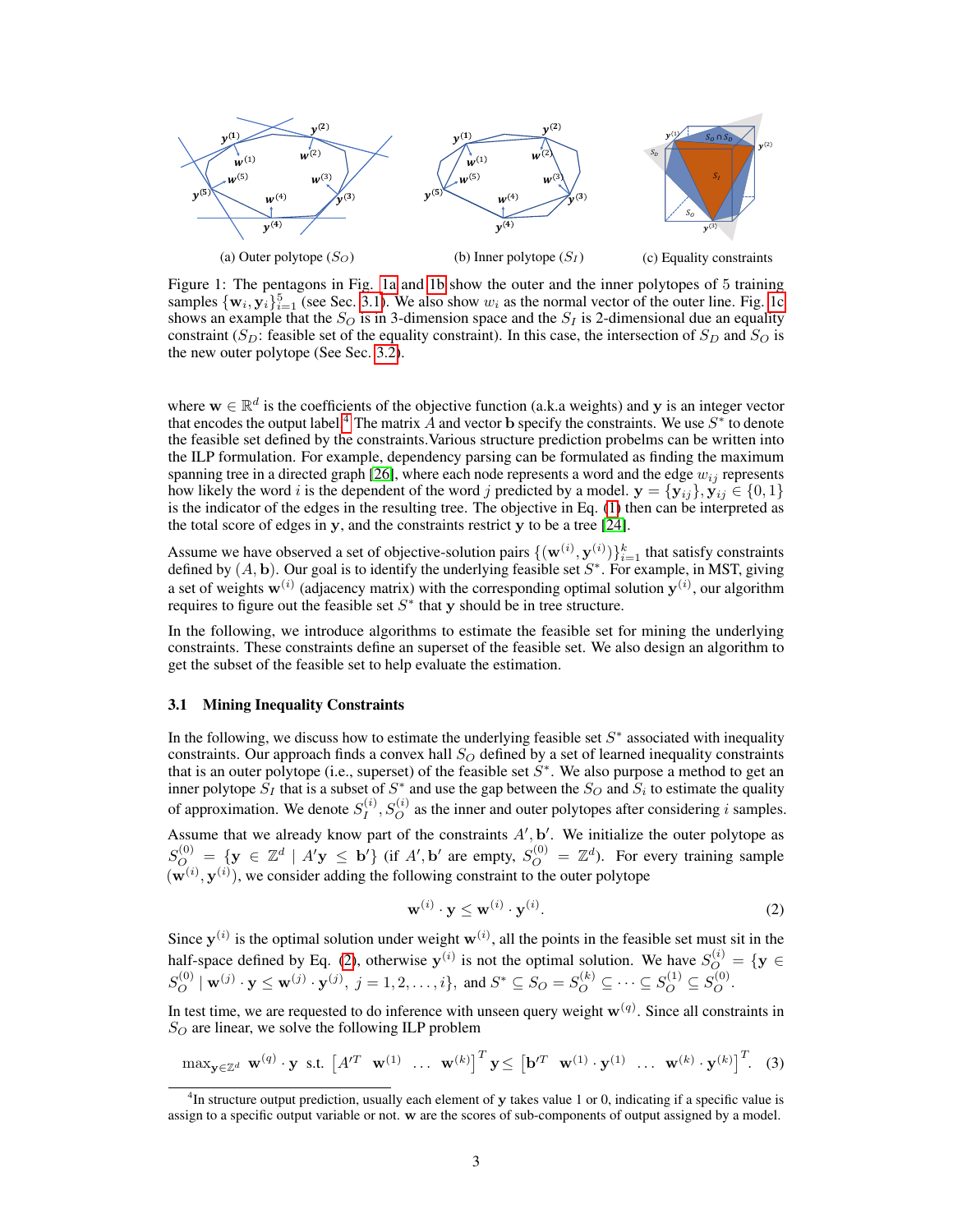The objective value of the solution of Eq. [\(3\)](#page-2-4) might be higher than the optimum as the solution might not satisfy all the underlying constraints. We will show that empirically the outer polytope can approximate the feasible set effectively in Sec. [4.](#page-4-0) Although the number of constraints grows linearly with the number of training samples, we find that empirically the inference time does not grow much<sup>[5](#page-3-1)</sup>.

To understand the quality of  $S_O$ , we also construct the inner polytope  $S_I$ . We first initialize  $S_I^{(0)} = \emptyset$ . For every training sample  $i: (\mathbf{w}^{(i)}, \mathbf{y}^{(i)})$ , we set  $S_I^{(i)} = convex\_hull(\{\mathbf{y}^{(1)}, \mathbf{y}^{(2)}, \dots, \mathbf{y}^{(i)}\})$ , and then  $S_I^{(i-1)} \subseteq S_I^{(i)}$  $I_I^{(i)}$ . Since all  $\{y^{(i)}\}$  are in the feasible set that is convex, all the convex hulls must be subsets of the feasible set. Therefore, we have  $S_I^{(0)} \subseteq S_I^{(1)} \subseteq \cdots \subseteq S_I^{(k)} = S_I \subseteq S^*$ . When we conduct inference with  $S_I$ , we examine every vertex of the convex hull and choose the one with the optimal objective. Since it is a inner polytope of the feasible set, the solution is guaranteed to satisfy all constraints, and the objective value can be lower than the optimum. Although inner polytope and outer polytope method are two separate algorithms, the gap between their objective function value and the size of the feasible set provide an estimation of the tightness of the bound.

Figure [1](#page-2-0) shows an example about  $S_I$ ,  $S_O$  defined by 5 training samples in a 2-dimensional space. In Sec. [5](#page-6-0) we will show that this approach converges with reasonable number of training samples.

Dealing with predicted weights When we incorporate the proposed approach with a structured prediction model, the weights w are predicted by a base model. In this situation, the predicted weights w can be noisy and the corresponding label y may not be the optimal solution to Eq. [\(3\)](#page-2-4). As the result, the outer polytope may not contain some feasible solutions as they are filtered out later by the algorithm. To handle the noise, we adapt Eq. [\(2\)](#page-2-3) to

<span id="page-3-2"></span>
$$
\mathbf{w}^{(i)} \cdot \mathbf{y} \le \mathbf{w}^{(i)} \cdot \mathbf{y}^{(i)} + \xi_i, \ i \in [k], \tag{4}
$$

where  $\xi_i$  is a slack variable to ensure every training point  $y_i \in S^*$  satisfies Eq. [\(4\)](#page-3-2)

$$
\xi_i = \min_{j \in [k]} {\{\mathbf{w}^{(i)} \cdot \mathbf{y}^{(j)} - \mathbf{w}^{(i)} \cdot \mathbf{y}^{(i)}\}}.
$$

#### <span id="page-3-0"></span>3.2 Mining Equality Constraints

In general, adding inequality constraints do not change the dimensionality of the feasible set. However, linear constraints ( $\mathbf{W}_{eq} \cdot \mathbf{y} = \mathbf{c}$ ) may reduce the dimentionaility. With the algorithms mentioned in Sec [3.1,](#page-2-1) the dimensionality of  $S_Q$  is the same as that of w and y. However,  $S_I$  might be in a lower dimensionality if there are equality constraints involved in the problem. For example, in the MST problem the number of edges we select is exact  $N - 1$  where N is the number of nodes. Formally, the linear constraint  $1 \cdot y = N - 1$  holds for every feasible point y.

We denote this d'-dimensional sub-space as  $S_D = \{y \mid W_{eq} \cdot y = c\}$ . We can obtain  $W_{eq}$ , c by solving the kernel of  $[y^T, 1]$ , which is

<span id="page-3-3"></span>
$$
\begin{bmatrix} \mathbf{y}_1^T & \mathbf{y}_2^T & \cdots & \mathbf{y}_n^T \\ 1 & 1 & \cdots & 1 \end{bmatrix}^T \begin{bmatrix} W_{eq}^T \\ -\mathbf{c}^T \end{bmatrix} = \mathbf{0}.
$$
 (5)

With the sub-space  $S_D$ , the intersection of  $S_O$  and  $S_D$  is used to replace  $S_O$  as the outer polytope of the feasible set (see Fig. [1c\)](#page-2-0):  $S_I \subseteq S^* \subseteq S_O \cap S_D = \{ \mathbf{y} \in S_O \mid W_{eq} \mathbf{y} = \mathbf{c} \}.$ 

#### <span id="page-3-4"></span>3.3 Latent Variables

Some prediction problems involve constraints with complex logics and require auxiliary variables to model the problem structure. Thanks to the flexibility of the ILP framework, they can be modeled as

$$
\max_{\mathbf{y}\in\mathbb{Z}^d} \quad \mathbf{w}\cdot\mathbf{y} \qquad s.t. \quad A_{pre}\begin{bmatrix} \mathbf{y} \\ \mathbf{h} \end{bmatrix} \leq \mathbf{b}_{pre}, \quad A\begin{bmatrix} \mathbf{y} \\ \mathbf{h} \end{bmatrix} \leq \mathbf{b}, \tag{6}
$$

where h are latent variables, and they appear in the constraints but not in the objective function in Eq. [\(6\)](#page-3-3). Despite that h is not part of the output, it facilitates to formulate the ILP problem. In general, a

<span id="page-3-1"></span><sup>&</sup>lt;sup>5</sup>In structure output prediction, constraints are often associated with only the problem structure. Therefore, all the inference instances share the same constraint set, and the overhead in solving ILPs is amortized [\[40,](#page-9-21) [21,](#page-9-22) [8\]](#page-8-15).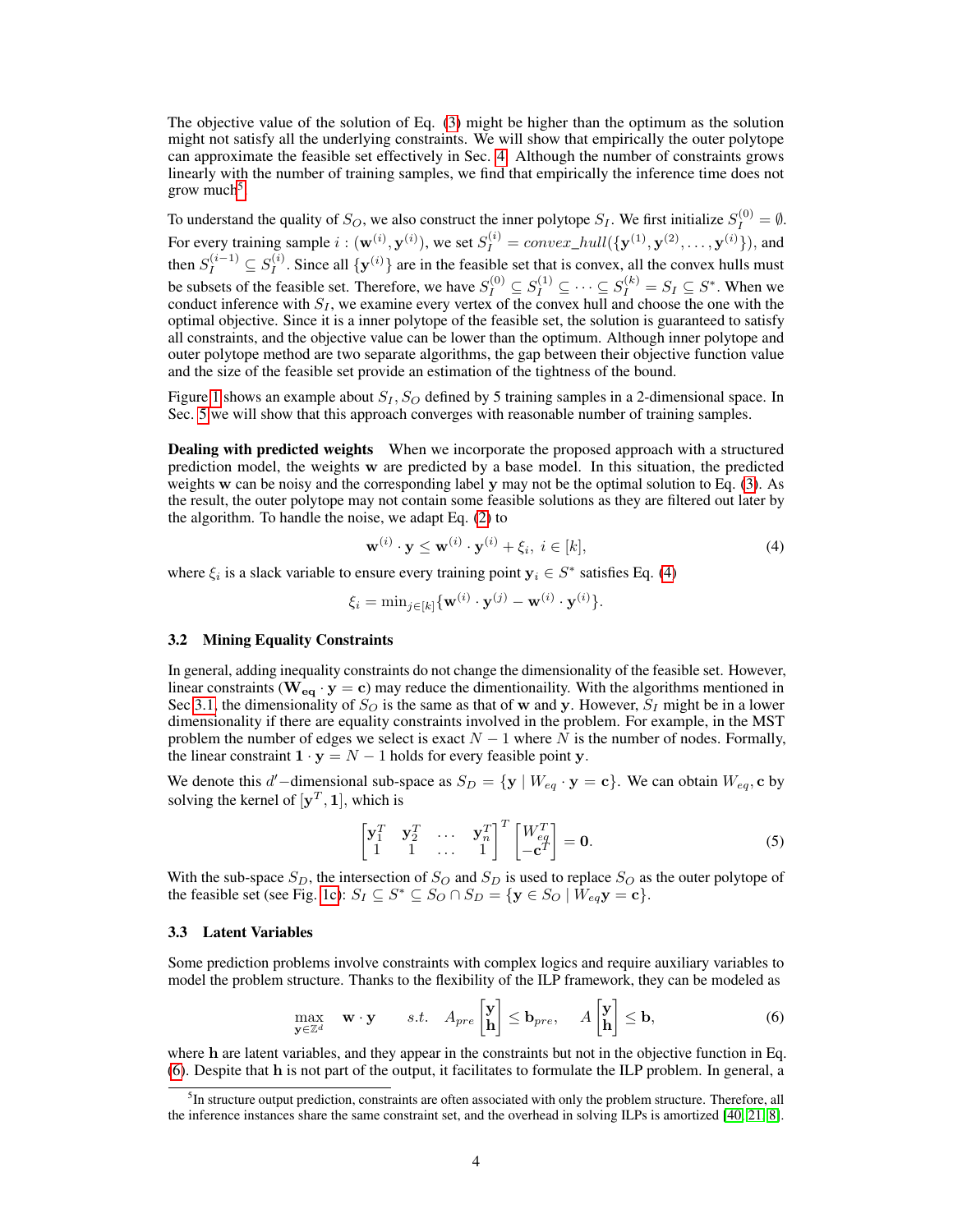<span id="page-4-2"></span>

| Model               | Train   | Test     | Model               | Train   | Test    |
|---------------------|---------|----------|---------------------|---------|---------|
| ConvNet [30]        | 72.6%   | $0.04\%$ | ConvNet [30]        | $0\%$   | $0\%$   |
| ConvNetMask [30]    | 91.4%   | 15.1%    | ConvNetMask [30]    | 0.01%   | $0\%$   |
| SATNet [43]         | 99.8%   | 98.3%    | SATNet [43]         | 99.7%   | 98.3%   |
| Outer + $EQ$ (ours) | $100\%$ | $100\%$  | Outer + $EQ$ (ours) | $100\%$ | $100\%$ |
| (a) Original Sudoku |         |          | (b) Permuted Sudoku |         |         |

Table 1: Sudoku results. EQ stands for equality constraint mining. Performance is reported in entry-level accuracy. Our approaches can successfully identify the underlying Sudoku constraints.

set of pre-defined constraints  $(A_{pre}, \mathbf{b}_{pre})$  are given to describe the relations between y and h. Then, given a set of  $\{(\mathbf{w}^{(i)}, \mathbf{y}^{(i)})\}_{i=1}^k$ , our goal is to learn the constraints  $(A, \mathbf{b})$ .

We then adapt the method in Sec [3.2](#page-3-0) to solve the kernel of the matrix  $[y^T, h^T, 1]^T$ . In this way, we can mine equality constraints with respect to h and then derive the outer polytope  $S_O$ . Since h is determined by the variables y, adding constraints on h also reduces the size of  $S_O$ .

For example, consider multi-label classification with output y, where  $y_i$ ,  $i = 1...m$  is a binary indicator of class i. If we would like identify constraints between pairs of labels from  $\{(\mathbf{w}^{(i)}, \mathbf{y}^{(i)})\},$ we can introduce a set of latent variables  $\{h_{i,j,b_1,b_2}\}_{i,j=1...m,b_1,b_2\in\{0,1\}}\}$  with pre-defined equality constraints  $h_{i,j,b_1,b_2} = (y_i = b_1) \wedge (y_j = b_2), \forall i, j, b_1, b_2$ . They can be further formulated as

$$
\forall i, j, \begin{cases} h_{i,j,1,0} + h_{i,j,1,1} = y_i \\ h_{i,j,0,1} + h_{i,j,1,1} = y_j \\ \sum_{b_1,b_2 \in \{0,1\}} h_{i,j,b_1,b_2} = 1. \end{cases}
$$

By introducing  $h_{i,j,b_1,b_2}$ , we are able to capture some correlations between labels. For example, label i and label j cannot be positive at the same time can be represented by a constraint  $h_{i,j,1,1} = 0$ . In this case, the introducing of latent variables make the constraint learning framework more expressive.

#### <span id="page-4-0"></span>4 Experiments

We experiment on two synthetic problems,  $9 \times 9$  Sudoku and minimal spanning tree (MST), to show that the proposed methods can capture different kinds of constraints. We then incorporate the proposed technique with a feed-forward neural network in a hierarchical multi-label classification problem. For all the experiments, we use the Gurobi  $[17]$  as the ILP solver<sup>[6](#page-4-1)</sup>.

#### <span id="page-4-3"></span>4.1 Sudoku

In Sudoku, given a  $9 \times 9$  grid with numbers partially filled in, the player is requested to fill in the remaining of the grid with constraints that each  $3 \times 3$  sub-grid, each column and each row must contain all the numbers of  $1, 2, ..., 9$ . The size of the feasible set is  $6.67 \times 10^{21}$  [\[14\]](#page-8-17) which is extremely large. Our goal is to use the proposed method to solve Sudoku puzzles without telling the model the rules.

We follow the experiment setting in [\[43\]](#page-9-16) to represent the solution of Sudoku as a vector  $y \in \{0, 1\}^{729}$ , where  $y_{ijk}$  denotes the i−th row j−th column is the number k or not. The partially filled entries  $(r_i, c_i) = n_i$  (i.e., row  $r_i$  column  $c_i$  is number  $n_i$ ) are encoded in  $\mathbf{w} \in \{0, 1\}^{729}$ , where we set the corresponding weight for  $w_{r_i c_i n_i}$  to be 1 and the rest to be 0. In this way, maximizing the objective function  $w \cdot y$  guarantees  $y_{ijk} = 1$  if  $w_{ijk} = 1$ . Then given pairs of  $\{w, y\}$ , our method mind the underlying constraints  $A$  and  $b$  in Eq. [\(3\)](#page-2-4).

We experiment on the dataset introduced in [\[43\]](#page-9-16). The dataset contains 9,000 training and 1,000 test data points, each of which has a unique solution. We also conduct experiments using the permuted setting [\[43\]](#page-9-16), where we pre-define a permutation function to shuffle the  $9 \times 9$  grid. In the permuted setting it is almost impossible for humans to identify the underlying rules, while the puzzle still be filled in a certain order. We compare our approach with a convolution neural network for Sudoku [\[30\]](#page-9-23)

<span id="page-4-1"></span><sup>&</sup>lt;sup>6</sup>We configure the ILP solver such that it outputs optimal solution (i.e., set  $MIPGap = 0$ ).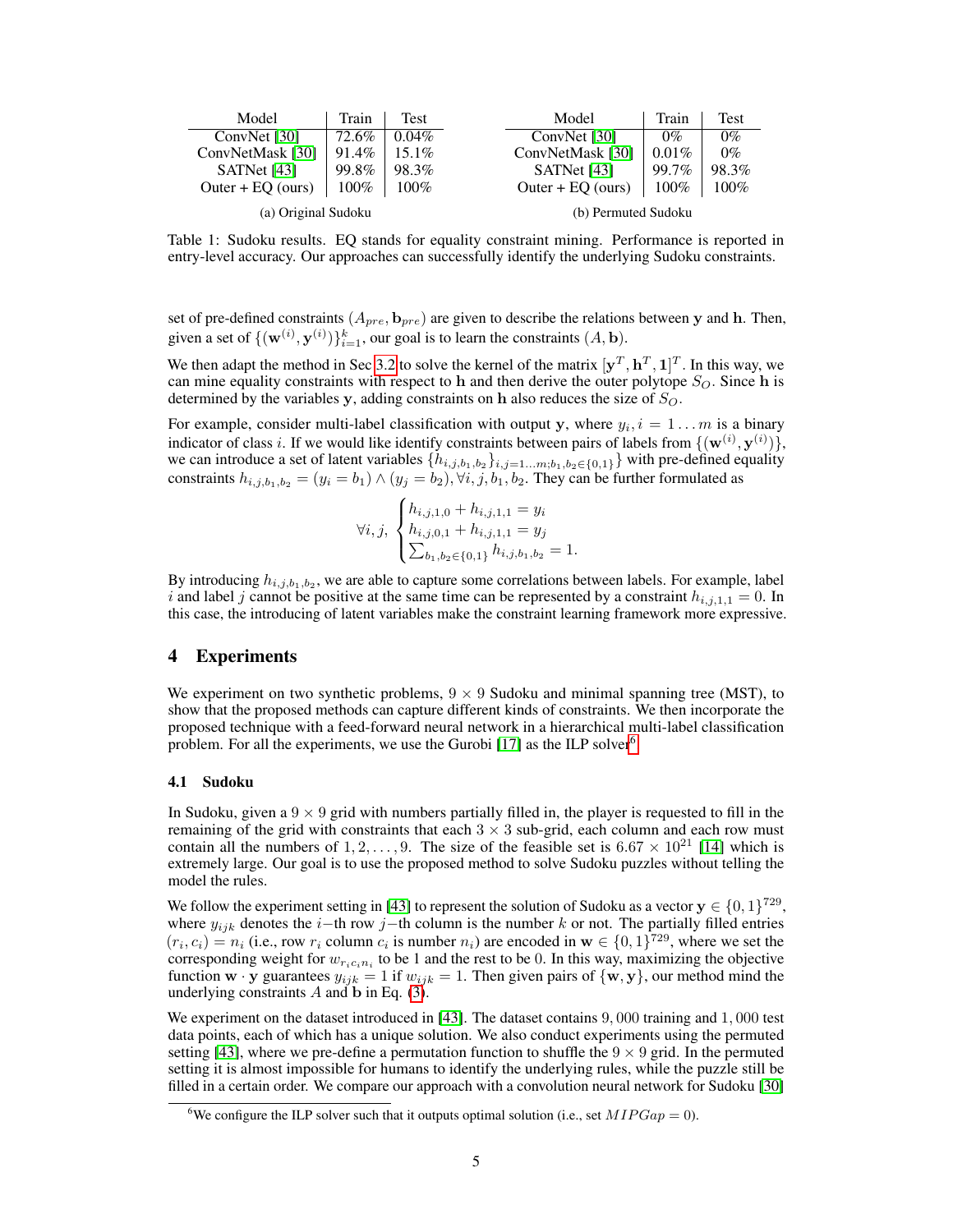<span id="page-5-0"></span>

| Model                           | $\left \text{Train}\right $ Test $\left \right $ | Edge                          | Feas.   | Model                        | $\ $ Train $\ $ Test | Edge                          | Feas.    |
|---------------------------------|--------------------------------------------------|-------------------------------|---------|------------------------------|----------------------|-------------------------------|----------|
| NN.                             | $8.3\%$ 6.9%                                     | 89.3%                         | 12.8%   | <b>NN</b>                    |                      | $ 9.5\% 10.4\% $ 91.1\%       | 13.4%    |
| Inner                           |                                                  | $ 100\% 41.6\% $ 93.7\%       | $100\%$ | Inner                        | $ 100\% 69.2\% $     | 97.0%                         | $100\%$  |
| Outer                           |                                                  | $ 100\% 71.1\% $ 96.1%        | 71.1%   | Outer                        |                      | $ 100\% 87.2\% 98.0\%$        | 87.2%    |
| Outer+EQ $ 100\% 72.9\% $ 96.1% |                                                  |                               | 72.9%   | Outer+EQ  100% 91.8%   98.7% |                      |                               | $91.8\%$ |
|                                 |                                                  | $(a)$ 10,000 training samples |         |                              |                      | (b) $20,000$ training samples |          |

Table 2: MST results in exact match accuracy in Train and Test, the average edge accuracy (Edge) and the ratio of solutions that are feasible (Feas.). Here the feasibility means the solution forms a tree.

(ConvNet) and SATNet [\[43\]](#page-9-16) (see Sec. [2\)](#page-1-2) under the same configuration as listed in [\[43\]](#page-9-16) and report our results along with their published results in Table [1.](#page-4-2)

With equality constraints mining, our framework can realize the Sudoku rules and achieve 100% accuracy. The constraints we mine reduce the size of candidate solution space from  $2^{729}$  to  $6.67 \times 10^{21}$ (i.e., the number of feasible Sudoku). Note that our approaches, as well as SATNet, do not utilize the position clues in the data. Therefore, it is not affected by permutations. In fact, the equality constraints we learn are exactly the rules of Sudoku. The learned constraints are shown in the Appendix [A.](#page-10-0)

#### <span id="page-5-2"></span>4.2 Minimal Spanning Tree

As we motivated in Sec. [1,](#page-0-2) inference in many structured prediction problems can be modeled as searching minimal (or maximal) spanning tree (MST). In the following, we verify if the proposed approach can identify the structure of solution is a tree by merely providing pairs of adjacency matrices and the corresponding MST. We encode the MST problem as described in Sec. [3.](#page-1-3)

We generate a synthetic dataset with 7 nodes. The dataset contains 20,000 training and 500 test data. Every data point consists of an adjacency matrix serialized in a vector w, where  $w_{i,j}$  represents the distance between node  $i$  and node  $j$ , and its corresponding MST. The entry in the adjacency matrix is independently sampled from a uniform distribution in  $[-1, 1]$ . We filtered out the adjacency matrix with identical values to make sure every sample has a unique optimal solution.

We test the inner polytope (Inner), outer polytope (Outer) and outer polytope with equality constraint mining (Outer+EQ) methods. We compare our approaches with fully connected feed-forward neural networks (NN) with 1, 2 or 3 layers, which directly learn the association between w and y and the hyper-parameters are given in the Appendix [E.](#page-11-0) We set hidden dimension to be 50. Despite that our methods do not have hyper-parameters, to tune the neural network, we generate another 500 dev data points.

Table [2](#page-5-0) shows the results in exact match and edge accuracies. The results show that Baseline-NN is unable to learn the tree structure from the given examples. We find that NN can learn reasonably well in each individual edge but is terrible to capture the output is a tree. In particular, in 87.2% and 86.6% of cases for 10,000, 20,000 training samples, respectively, the output by NN is not feasible. In comparison, the proposed approaches Outer and Outer+EQ often produce feasible solutions<sup>[7](#page-5-1)</sup>, resulting in much higher exact match accuracy. Comparing the results for 10, 000 and 20, 000 data points, we find that Outer+EQ is more effective than NN when doubling the training data as it improves 20% exact match accuracy.

## 4.3 Hierarchical Multi-label Classification

Finally, we apply the proposed approaches to a real-world problem and demonstrate its ability to cooperate with machine learning models. We conduct experiments on ImCLEF07A [\[12\]](#page-8-1), which contains 10, 000 training samples and 1, 006 test samples. Each sample has 80 features and a set of labels selected from 96 classes. There is a hierarchy among the labels and the depth of the hierarchical structure is 4. A feasible label set forms a path from the root to a leaf node.

<span id="page-5-1"></span><sup>&</sup>lt;sup>7</sup>Noting that for Outer and Outer+EQ methods Feasible  $=$  EM since all the feasible trees are in the outer polytope. If the prediction is a tree, it must be the optimal tree. Thus, for outer polytope methods, exact matching is equivalent as the feasible prediction.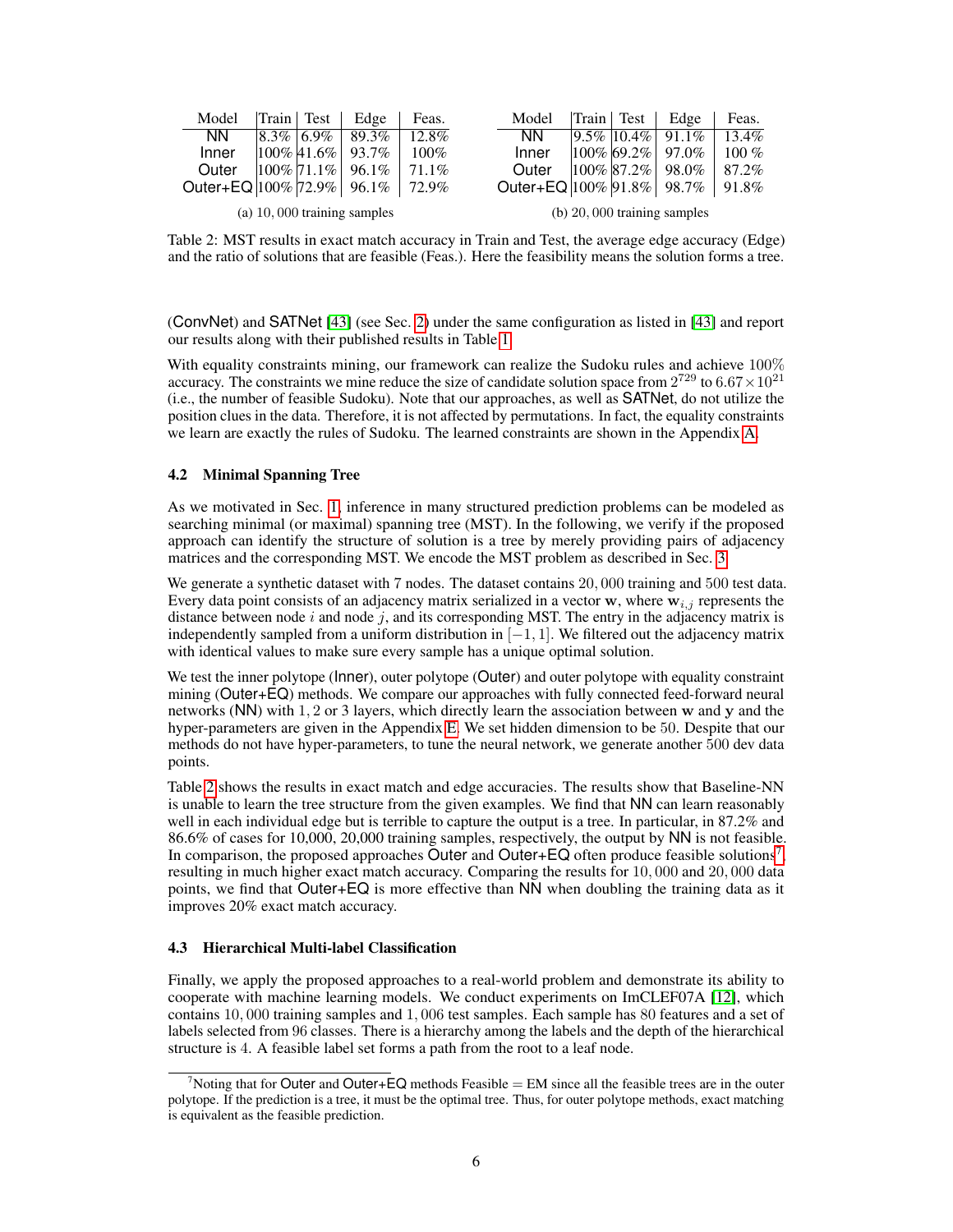<span id="page-6-1"></span>

| Model           | <b>Test EM</b> | Feas.   | Label Acc. |
|-----------------|----------------|---------|------------|
| <b>Baseline</b> | 62.6%          | 73.8%   | 98.92%     |
| Inner           | 79.8%          | $100\%$ | 98.98%     |
| Outer           | 71.3%          | 89.7%   | 98.85%     |
| Outer+Latent    | 79.8%          | $100\%$ | 98.98%     |

(b) Detailed results (grey zone in Fig. [3a\)](#page-6-1) evaluated by exact match accuracy (EM), the ratio of solutions that are feasible (Feas.), and average accuracy of label assignments (Label Acc.).

(a) Results in exact match accuracy using base models with different performance levels.

Table 3: Experiments on ImCLEF07A hierarchical multi-label classification dataset.

The base model is a 3-layer fully connected feed-forward neural network with hidden dimension 80. This model outputs a vector c, where each component  $c_i \in [0, 1]$  is predicted independently to the input instance. For the baseline model, if  $c_i > 0.5$ , then the label i is positive.

We take the base model as a sub-routine and use it to assign weight w in Eq. [\(3\)](#page-2-4). Specifically,  $\mathbf{w} = \mathbf{c} - 0.5 \times \mathbf{1}$ . Without constraints, solving the ILP in Eq. [\(3\)](#page-2-4) is equivalent to make predicton by the baseline model. We evaluate 1) the inner polytope method (Inner), 2) the outer polytope method (Outer) and 3) the outer polytope method with latent variables (Outer+Latent). In Outer, as w is generated by a predicted model, we use Eq. [\(4\)](#page-3-2) to allow noise. In Outer+Latent, we use the label pairwise latent variables defined in Sec [3.3.](#page-3-4) To reduce the label spaces, we follow the convention to consider only induce latent variables to label pairs that occur in the training set.

Different from Sec. [4.1](#page-4-3) and [4.2,](#page-5-2) the weight w is a score vector predicted by the base model. To understand how the constraint mining approaches incorporate with base models with different performance levels, we train multiple version of base models with different number of layers and training epochs then demonstrate the performance of our approach with these base models. The hyper-parameters for these models are given in the Appendix [E.](#page-11-0) The results are shown in Fig. [3a.](#page-6-1) Results show that Outer and Outer+Latent improve the base models in all cases. Even with a weak base model with only 10% in exact match accuracy, Outer and Outer+Latent are able to learn underlying constraints and improve the performance by more than 20%. The different between Outer and Outer+Latent is not apparent when the base model is inaccurate. However, when the base model performance increases, Outer+Latent is capable of capturing more fine-grained constraints than Outer and achieves better performance. When the baseline achieves 0 loss in training data (the right-most column points), the constraints learned by Outer can not filter out any point in the space. Therefore, Outer achieves the same performance as *Baseline*. However, Outer+Latent can still mine constraints related to the latent variable and improve the performance.

Table [3b](#page-6-1) highlights the detailed results with one base model<sup>[8](#page-6-2)</sup>. Outer improves Baseline about 12% in exact match accuracy and 16% in feasibility. This demonstrates Outer can successfully filter out many infeasible solutions and guide the model to find the correct ones. Inner learns exactly the feasible set as all pairs of labels appear in the test set also appear in the training. Similarly, Outer+Latent is able to identify all the dependencies between labels and achieves high performance. We show more details in Appendix [B.](#page-10-1)

# <span id="page-6-0"></span>5 Feasible Set Size Analysis

We provide a theoretical analysis about the convergence speed of the proposed approaches by estimating the cardinality of the outer polytope and inner polytopes. Our methods in Sec. [3](#page-1-3) estimate the feasible set by squeezing the outer polytope and enlarging the inner polytope. We analyze how the sizes of outer polytope and inner polytope change with respect to the number of training samples.

<span id="page-6-2"></span> $8$ We choose the second best baseline model since the best one gets 100% accuracy in training set, which causes the inequality constraints learned by Outer method filter out nothing.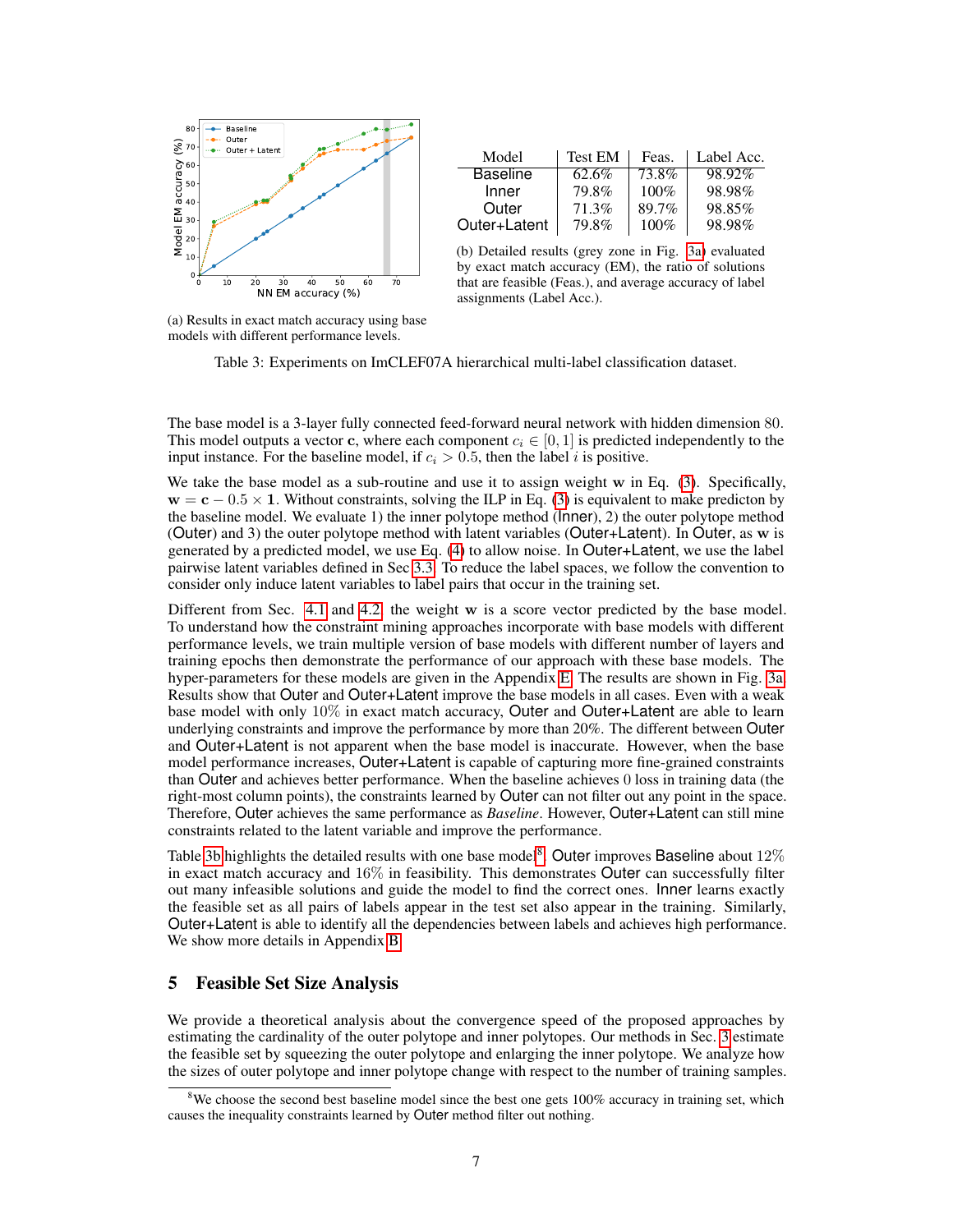<span id="page-7-0"></span>

Figure 2: On the left Fig. [2a](#page-7-0) shows the empirical and expectation sizes of outer and inner polytope, comparing with ground truth.  $E[|S_O|](1/(M+1))$  is the expectation of outer polytope size estimated by  $p_j = \frac{1}{M+1}$  while  $E[|S_O|]$  is estimated with empirical  $p_j$ . Note that the empirical inner polytope and its theoretical curve almost coincide. On the right Fig. [2b](#page-7-0) shows the distribution of  $p_i$  estimated from 20,000 training data comparing with  $1/(M + 1)$ .

We denote the size of ground truth feasible set  $S^*$  as M, the size of universal label space is N. The weights w are drawn from the distribution  $D_{\mathbf{w}}$ . For each point i, we use  $p_i$  to denote the probability that given a randomly sampled weight  $w \sim D_w$ ,  $y^{(i)}$  get higher score than all the feasible points. Formally,  $p_i = P_{\mathbf{w} \sim D_{\mathbf{w}}} \{ \mathbf{w} \cdot \mathbf{y}^{(i)} \geq \mathbf{w} \cdot \mathbf{y}^{(j)}, \forall j \in S^* \}.$  The following lemma bounds the expectation sizes of the outer and inner polygons. Proof is in Appendix [C.](#page-10-2)

**Lemma** The expectation of the sizes of outer and inner polygon is given by

<span id="page-7-1"></span>
$$
\mathbb{E}[|S_I|] = M - \sum_{i \in S^*} (1 - p_i)^k; \quad \mathbb{E}[|S_O|] = M + \sum_{j \notin S^*} (1 - p_j)^k,\tag{7}
$$

Case study: MST We take MST discussed in Sec[.4.2](#page-5-2) as an example. According to Matrix-Tree Theorem [\[6\]](#page-8-18), we know that the number of spanning trees is  $M = 16, 807$ . The universal set size before mining equality constraints is  $N_O = 2^{21} = 2,097,152$ . However, with the equality constraints mining method, we can identify the constraint  $\sum_{i=1}^{21} y_i = 6$ , (i.e., number of edges is 6). With this constraint the size of the space is reduced to  $N = \binom{21}{6} = 54, 264$ .  $p_i$  in Eq. [\(7\)](#page-7-1) is difficult to estimate directly; therefore, we approximate it by  $p_i = \frac{1}{M}$  for  $i \in S^*$  and  $p_j = \frac{1}{M+1}$  for  $j \notin S^*$ . The approximation is exact if the following assumption hold (see details and proof in Appendix [D\)](#page-11-1): Data symmetric: for k different points  $\mathbf{y}^{(1)}, \mathbf{y}^{(2)}, \dots, \mathbf{y}^{(k)}$ ,  $P_{\mathbf{w} \sim D_{\mathbf{w}}} \{ \mathbf{w} \cdot \mathbf{y}^{(1)} \geq \mathbf{w} \cdot \mathbf{y}^{(i)}$ ,  $i \in [k] \} = \frac{1}{k}$ . MST only satisfies the part of the assumption, therefore, for  $i \in S^*$ , the approximation  $p_i = \frac{1}{M}$  is close, and there is a gap between empirical  $p_j (j \notin S^*)$  compared with  $\frac{1}{M+1}$  (see Fig. [2b\)](#page-7-0), this causes the gap between the empirical result and the estimated expectation about the outer polytope. Fig. [2a](#page-7-0) shows the empirical sizes of outer and inner polytope  $|S_O|, |S_I|$ , with their theoretical expectation in Eq. [\(7\)](#page-7-1) and the ground truth  $|S^*|$ . The expectation of lnner perfectly fits the empirical results and the two curves are almost coincide. Both of the Outer and Inner method eventually converge to the ground truth, and the Outer method is closer.

## 6 Conclusion

We propose an integer linear programming framework for mining constraints from data. The framework is general and is able to identify underlying constraints in structured prediction problems. Experiments on synthetic problems and hierarchical classification show that the framework is capable of mining complex constraints over a large label space.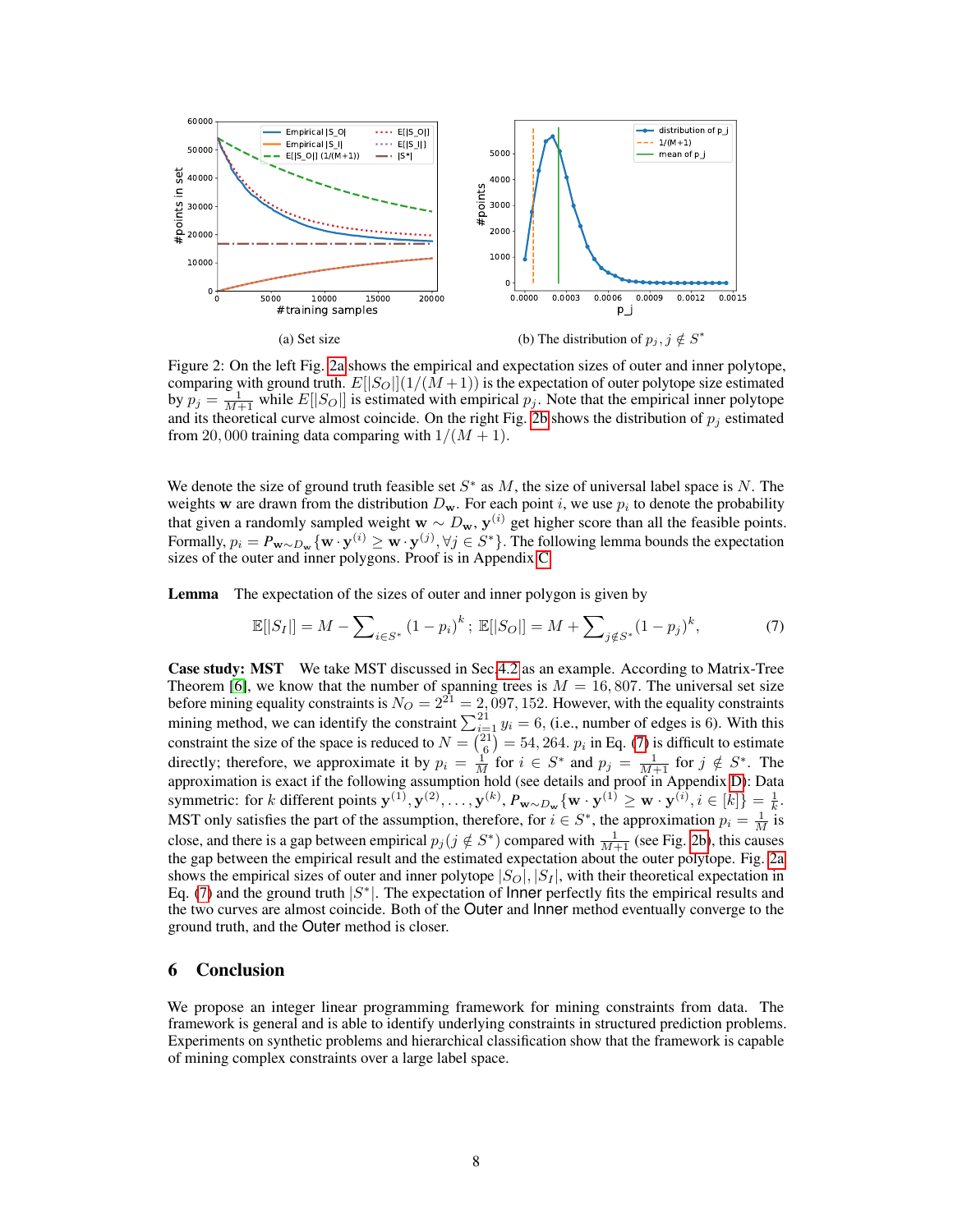### Broader Impact

In a long run, the constraint mining framework will facilitate machine learning in building transparent and trustworthy models that are essential to some sensitive applications that may be related to ethical or societal issues. As the constraints mine and verify by domain experts can be used to prevent catastrophic failure cases.

#### References

- <span id="page-8-13"></span>[1] Stephen H Bach, Matthias Broecheler, Bert Huang, and Lise Getoor. Hinge-loss markov random fields and probabilistic soft logic. *arXiv preprint arXiv:1505.04406*, 2015.
- <span id="page-8-5"></span>[2] Christian Bessiere, Remi Coletta, Emmanuel Hebrard, George Katsirelos, Nadjib Lazaar, Nina Narodytska, Claude-Guy Quimper, and Toby Walsh. Constraint acquisition via partial queries. In *IJCAI*, 2013.
- <span id="page-8-6"></span>[3] Christian Bessiere, Abderrazak Daoudi, Emmanuel Hebrard, George Katsirelos, Nadjib Lazaar, Younes Mechqrane, Nina Narodytska, Claude-Guy Quimper, and Toby Walsh. New approaches to constraint acquisition. In *Data mining and constraint programming*, pages 51–76. Springer, 2016.
- <span id="page-8-7"></span>[4] Christian Bessiere, Luc De Raedt, Tias Guns, Lars Kotthoff, Mirco Nanni, Siegfried Nijssen, Barry O'Sullivan, Anastasia Paparrizou, Dino Pedreschi, and Helmut Simonis. The inductive constraint programming loop. *IEEE Intelligent Systems*, 32(5):44–52, 2017.
- <span id="page-8-10"></span>[5] Ivan Bratko and Ross D. King. Applications of inductive logic programming. *SIGART Bulletin*, 5(1):43–49, 1994.
- <span id="page-8-18"></span>[6] Seth Chaiken and Daniel J Kleitman. Matrix tree theorems. *Journal of combinatorial theory, Series A*, 24(3):377–381, 1978.
- <span id="page-8-9"></span>[7] Kai-Wei Chang, S. Sundararajan, and S. Sathiya Keerthi. Tractable semi-supervised learning of complex structured prediction models. In *ECML/PKDD*, 2013.
- <span id="page-8-15"></span>[8] Kai-Wei Chang, Shyam Upadhyay, Gourab Kundu, and Dan Roth. Structural learning with amortized inference. In *Twenty-Ninth AAAI Conference on Artificial Intelligence*, 2015.
- <span id="page-8-3"></span>[9] M Chang, Lev Ratinov, and Dan Roth. Constraints as prior knowledge. In *ICML workshop on prior knowledge for text and language processing*, pages 32–39, 2008.
- <span id="page-8-8"></span>[10] James Clarke and Mirella Lapata. Global inference for sentence compression: An integer linear programming approach. *J. Artif. Intell. Res.*, 31:399–429, 2008.
- <span id="page-8-11"></span>[11] Simon Colton and Stephen Muggleton. Mathematical applications of inductive logic programming. *Machine Learning*, 64(1-3):25–64, 2006.
- <span id="page-8-1"></span>[12] Ivica Dimitrovski, Dragi Kocev, Suzana Loskovska, and Sašo Džeroski. Hierarchical annotation of medical images. *Pattern Recognition*, 44(10-11):2436–2449, 2011.
- <span id="page-8-14"></span>[13] Varun Embar, Dhanya Sridhar, Golnoosh Farnadi, and Lise Getoor. Scalable structure learning for probabilistic soft logic. *arXiv preprint arXiv:1807.00973*, 2018.
- <span id="page-8-17"></span>[14] Bertram Felgenhauer and Frazer Jarvis. Enumerating possible sudoku grids. *Preprint available at http://www. afjarvis. staff. shef. ac. uk/sudoku/sudoku. pdf*, 2005.
- <span id="page-8-0"></span>[15] Kuzman Ganchev, João Graça, Jennifer Gillenwater, and Ben Taskar. Posterior regularization for structured latent variable models. *J. Mach. Learn. Res.*, 11:2001–2049, 2010.
- <span id="page-8-2"></span>[16] Dan Goldwasser, Vivek Srikumar, and Dan Roth. Predicting structures in NLP: constrained conditional models and integer linear programming in NLP. In *HLT-NAACL*, 2012.
- <span id="page-8-16"></span>[17] LLC Gurobi Optimization. Gurobi optimizer reference manual, 2019. URL [http://www.](http://www.gurobi.com) [gurobi.com](http://www.gurobi.com).
- <span id="page-8-4"></span>[18] John N Hooker. Generalized resolution and cutting planes. *Annals of Operations Research*, 12 (1):217–239, 1988.
- <span id="page-8-12"></span>[19] Angelika Kimmig, Stephen Bach, Matthias Broecheler, Bert Huang, and Lise Getoor. A short introduction to probabilistic soft logic. In *Proceedings of the NIPS Workshop on Probabilistic Programming: Foundations and Applications*, 2012.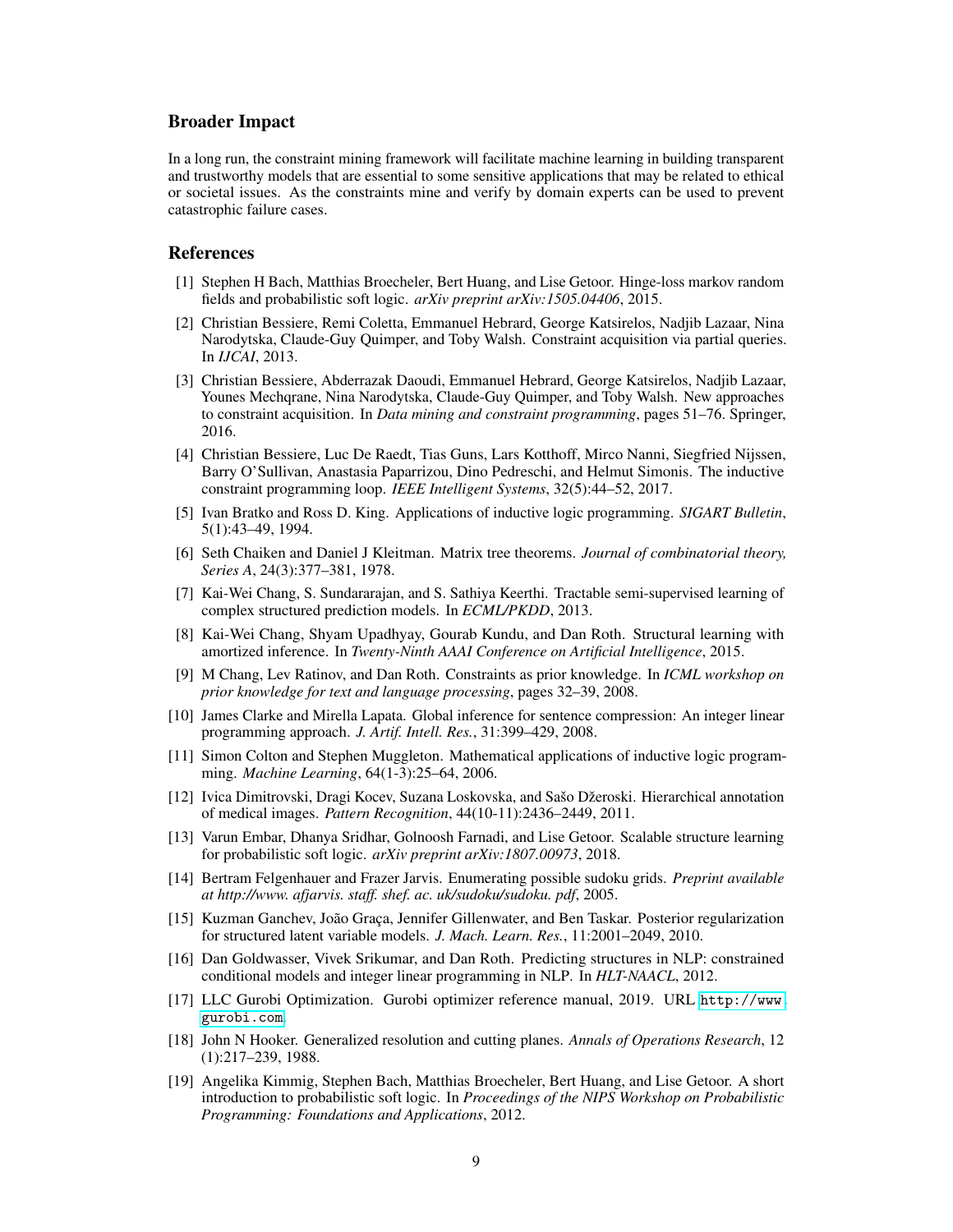- <span id="page-9-24"></span>[20] Diederik P. Kingma and Jimmy Ba. Adam: A method for stochastic optimization. In Yoshua Bengio and Yann LeCun, editors, *ICLR*, 2015.
- <span id="page-9-22"></span>[21] Gourab Kundu, Vivek Srikumar, and Dan Roth. Margin-based decomposed amortized inference. In *Proceedings of the 51st Annual Meeting of the Association for Computational Linguistics (Volume 1: Long Papers)*, pages 905–913, 2013.
- <span id="page-9-19"></span>[22] Tao Li and Vivek Srikumar. Augmenting neural networks with first-order logic. In *ACL*, 2019.
- <span id="page-9-18"></span>[23] Tao Li, Vivek Gupta, Maitrey Mehta, and Vivek Srikumar. A logic-driven framework for consistency of neural models. In *EMNLP/IJCNLP*, 2019.
- <span id="page-9-12"></span>[24] André F. T. Martins, Noah A. Smith, and Eric P. Xing. Concise integer linear programming formulations for dependency parsing. In *ACL/IJCNLP*, 2009.
- <span id="page-9-3"></span>[25] André F. T. Martins, Noah A. Smith, Eric P. Xing, Pedro M. Q. Aguiar, and Mário A. T. Figueiredo. Turbo parsers: Dependency parsing by approximate variational inference. In *EMNLP*, 2010.
- <span id="page-9-20"></span>[26] Ryan T. McDonald, Fernando Pereira, Kiril Ribarov, and Jan Hajic. Non-projective dependency parsing using spanning tree algorithms. In *HLT/EMNLP*, 2005.
- <span id="page-9-4"></span>[27] Tao Meng, Nanyun Peng, and Kai-Wei Chang. Target language-aware constrained inference for cross-lingual dependency parsing. In *EMNLP*, 2019.
- <span id="page-9-8"></span>[28] Stephen Muggleton and Luc De Raedt. Inductive logic programming: Theory and methods. *J. Log. Program.*, 19/20:629–679, 1994.
- <span id="page-9-2"></span>[29] Sebastian Nowozin and Christoph H. Lampert. Structured learning and prediction in computer vision. *Foundations and Trends in Computer Graphics and Vision*, 6(3-4):185–365, 2011.
- <span id="page-9-23"></span>[30] Kyubyong Park. Can convolutional neural networks crack sudoku puzzles? [https://github.](https://github.com/Kyubyong/sudoku) [com/Kyubyong/sudoku](https://github.com/Kyubyong/sudoku), 2018.
- <span id="page-9-10"></span>[31] Vasin Punyakanok, Dan Roth, Wen-tau Yih, and Dav Zimak. Semantic role labeling via integer linear programming inference. In *COLING*, 2004.
- <span id="page-9-0"></span>[32] Vasin Punyakanok, Dan Roth, Wen-tau Yih, and Dav Zimak. Learning and inference over constrained output. In *IJCAI*, 2005.
- <span id="page-9-14"></span>[33] Luc De Raedt, Andrea Passerini, and Stefano Teso. Learning constraints from examples. In *AAAI*, 2018.
- <span id="page-9-6"></span>[34] Matthew Richardson and Pedro M. Domingos. Markov logic networks. *Machine Learning*, 62 (1-2):107–136, 2006.
- <span id="page-9-9"></span>[35] Sebastian Riedel and James Clarke. Incremental integer linear programming for non-projective dependency parsing. In *EMNLP*, 2006.
- <span id="page-9-15"></span>[36] Francesca Rossi and Alessandro Sperduti. Acquiring both constraint and solution preferences in interactive constraint systems. *Constraints*, 9(4):311–332, 2004.
- <span id="page-9-5"></span>[37] Dan Roth and Wen-tau Yih. A linear programming formulation for global inference in natural language tasks. In *CoNLL*, 2004.
- <span id="page-9-11"></span>[38] Dan Roth and Wen-tau Yih. Integer linear programming inference for conditional random fields. In *ICML*, 2005.
- <span id="page-9-1"></span>[39] Rajhans Samdani and Dan Roth. Efficient decomposed learning for structured prediction. In *ICML*. icml.cc / Omnipress, 2012.
- <span id="page-9-21"></span>[40] Vivek Srikumar, Gourab Kundu, and Dan Roth. On amortizing inference cost for structured prediction. In *Proceedings of the 2012 Joint Conference on Empirical Methods in Natural Language Processing and Computational Natural Language Learning*, pages 1114–1124. Association for Computational Linguistics, 2012.
- <span id="page-9-7"></span>[41] Leslie G. Valiant. A theory of the learnable. In *STOC*, 1984.
- <span id="page-9-17"></span>[42] Po-Wei Wang and J. Zico Kolter. Low-rank semidefinite programming for the MAX2SAT problem. In *AAAI*, 2019.
- <span id="page-9-16"></span>[43] Po-Wei Wang, Priya L. Donti, Bryan Wilder, and J. Zico Kolter. Satnet: Bridging deep learning and logical reasoning using a differentiable satisfiability solver. In *ICML*, 2019.
- <span id="page-9-13"></span>[44] Jieyu Zhao, Tianlu Wang, Mark Yatskar, Vicente Ordonez, and Kai-Wei Chang. Men also like shopping: Reducing gender bias amplification using corpus-level constraints. In *EMNLP*, 2017.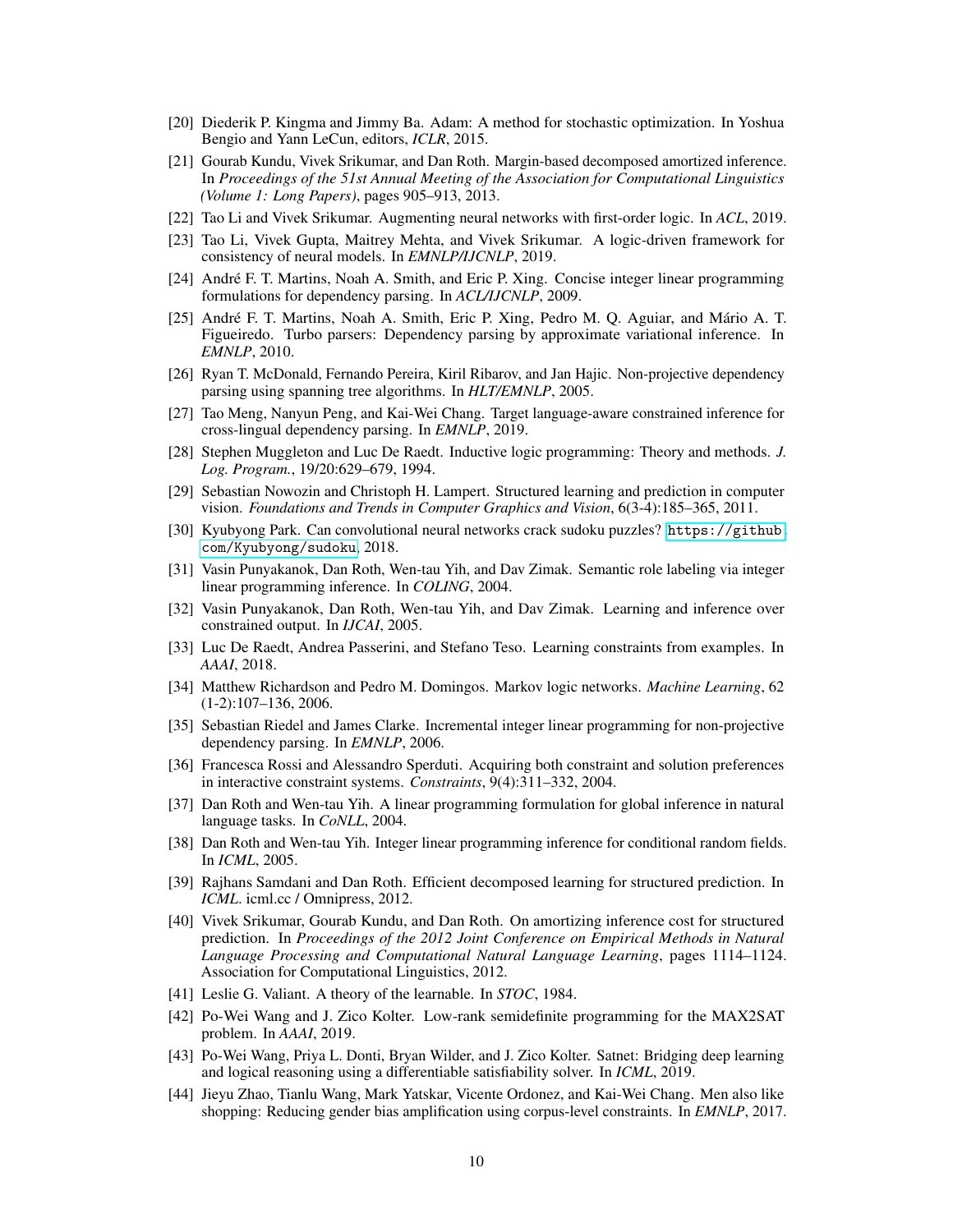## <span id="page-10-0"></span>A Mined Equality Constraints in Sudoku Experiments

The mined equality constraints are the linear transformation of the following constraints:

<span id="page-10-3"></span>
$$
\sum_{i=1}^{9} y_{ijk} = 1, \forall j, k,
$$
  

$$
\sum_{j=1}^{9} y_{ijk} = 1, \forall i, k,
$$
  

$$
\sum_{k=1}^{9} y_{ijk} = 1, \forall i, j,
$$
  

$$
\sum_{i=1}^{3} \sum_{j=1}^{3} y_{(x+i)(y+j)k} = 1, \forall x, y \in \{0, 3, 6\} \forall k.
$$
  
(8)

These are the rules of Sudoku described by linear constraints. We denote the linear space defined by these constraints as  $S^*$ , and the linear space given by our mined constraints as  $\hat{S}$ . We verify  $S^* = \hat{S}$ by

- 1. For each constraint in Eq. [\(8\)](#page-10-3), we verify it is indicated in  $\hat{S}$ . This property guarantee that  $S^*\subseteq \hat{S}$ .
- 2. Comparing the dimension of  $S^*$  and S. We find that  $d(S^*) = d(\hat{S}) = 249$ .

# <span id="page-10-1"></span>B Mined Equality Constraints in Hierarchical Multiclass Classification Experiments

The classes in this task have a tree structure and it has depth 4 including the root (root is a virtual concept that it is not a real class). We use  $p(x)$  to denote the parent class of class x, and  $L_i$  to denote the set of classes on layer  $i, i \in \{1, 2, 3\}$ . The mined equality constraints are the linear transformation of the following constraints:

$$
\sum_{j \in L_i} y_j = 1, \forall i \in \{1, 2, 3\},
$$
  

$$
h_{parent(x),x,0,1} = 0, \forall x : parent(x) \neq root.
$$
  
(9)

We use the same method in Appendix. [A](#page-10-0) to verify it.

## <span id="page-10-2"></span>C The Expectation of the Size of Outer and Inner Polytopes

We define

$$
p_i = P_{\mathbf{w} \sim D_{\mathbf{w}}} \{ \mathbf{w} \cdot \mathbf{y}^{(i)} \ge \mathbf{w} \cdot \mathbf{y}^{(j)}, \forall j \in S^* \}.
$$

When  $i \in S^*$ , the condition in  $p_i$  means the under the given weight w, i is the optimal point. So  $p_i$  is the probability of i is the ground truth label for a random weight w sampled from  $D_w$ .

We then consider  $E[S_I]$ . The inner polytope is a convex hull of seen feasible points. For each feasible point  $i \in S^*$ , the probability that we have seen it after k samples is  $1 - (1 - p_i)^k$ . Thus, after k training samples, the expectation size of the inner polytope is given by

$$
E[S_I] = \sum_{i \in S^*} (1 - (1 - p_i)^k) = M - \sum_{i \in S^*} (1 - p_i)^k,
$$

where  $M = |S^*|$ .

When  $i \notin S^*$ , the condition in  $p_i$  means the given weight w, i is better than all the feasible points. Given w in training, we find the label is worse than i, which indicate i is infeasible and it will be filtered out. So  $p_i$  is the probability that infeasible point i is not filtered out in training for a random weight **w** sampled from  $D_{\bf w}$ .